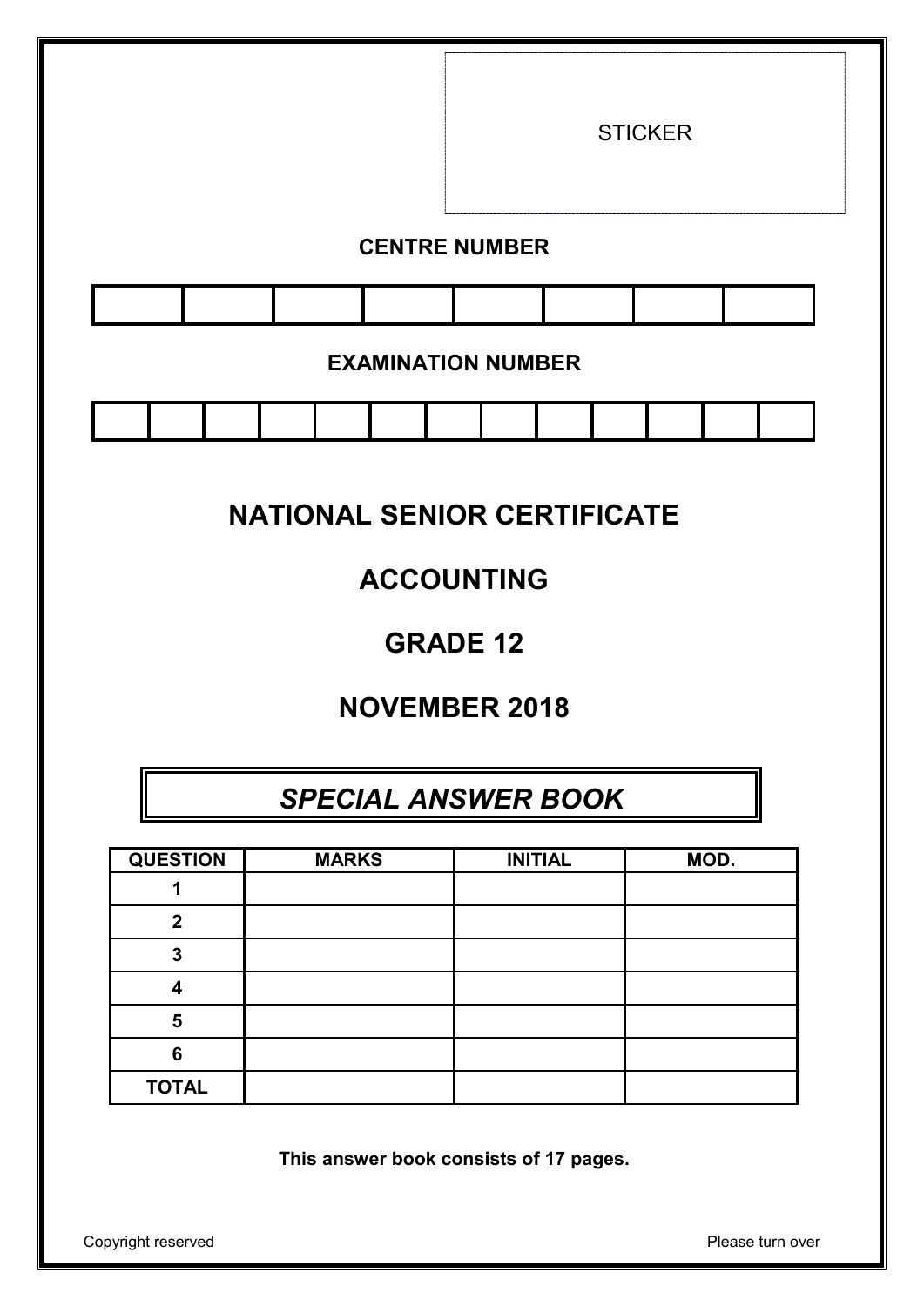

#### **1.2 KRIGE SHIRTS**

| Calculate direct labour cost. |  |  |  |
|-------------------------------|--|--|--|
|                               |  |  |  |
|                               |  |  |  |
|                               |  |  |  |
|                               |  |  |  |
|                               |  |  |  |
|                               |  |  |  |

#### **1.2.2 PRODUCTION COST STATEMENT FOR THE YEAR ENDED 31 JULY 2018**

| <b>Direct material cost</b>          | 528 300 |
|--------------------------------------|---------|
|                                      |         |
| <b>Prime cost</b>                    |         |
|                                      |         |
| <b>Total production cost</b>         |         |
| Work-in-progress (1 August 2017)     |         |
|                                      |         |
|                                      |         |
| Cost of production of finished goods |         |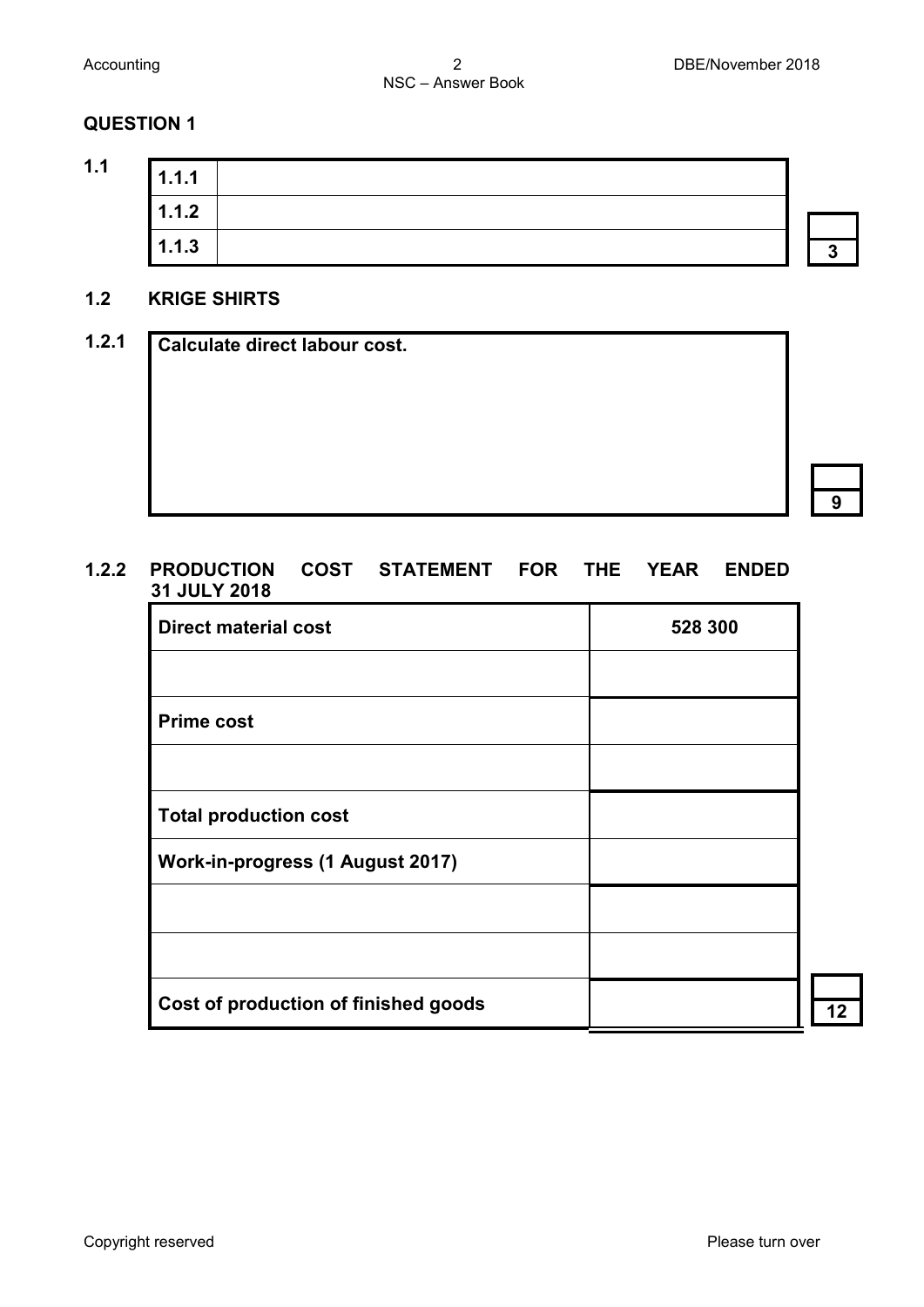#### **1.3 GEMMA'S MANUFACTURERS**

| 1.3.1 |  |  | Calculate the break-even point for the year ended 31 August 2018.    |  |  |  |
|-------|--|--|----------------------------------------------------------------------|--|--|--|
|       |  |  |                                                                      |  |  |  |
|       |  |  |                                                                      |  |  |  |
|       |  |  | 1.3.2 Compare and comment on the break-even point and the production |  |  |  |

**level achieved over the last two years. Quote figures.**

**6**

**5**

**1.3.3 Give TWO reasons for the increase in direct material cost. Suggest ONE way to control this cost.**

**REASONS:** 

**SUGGESTION:**

**5**

**TOTAL MARKS**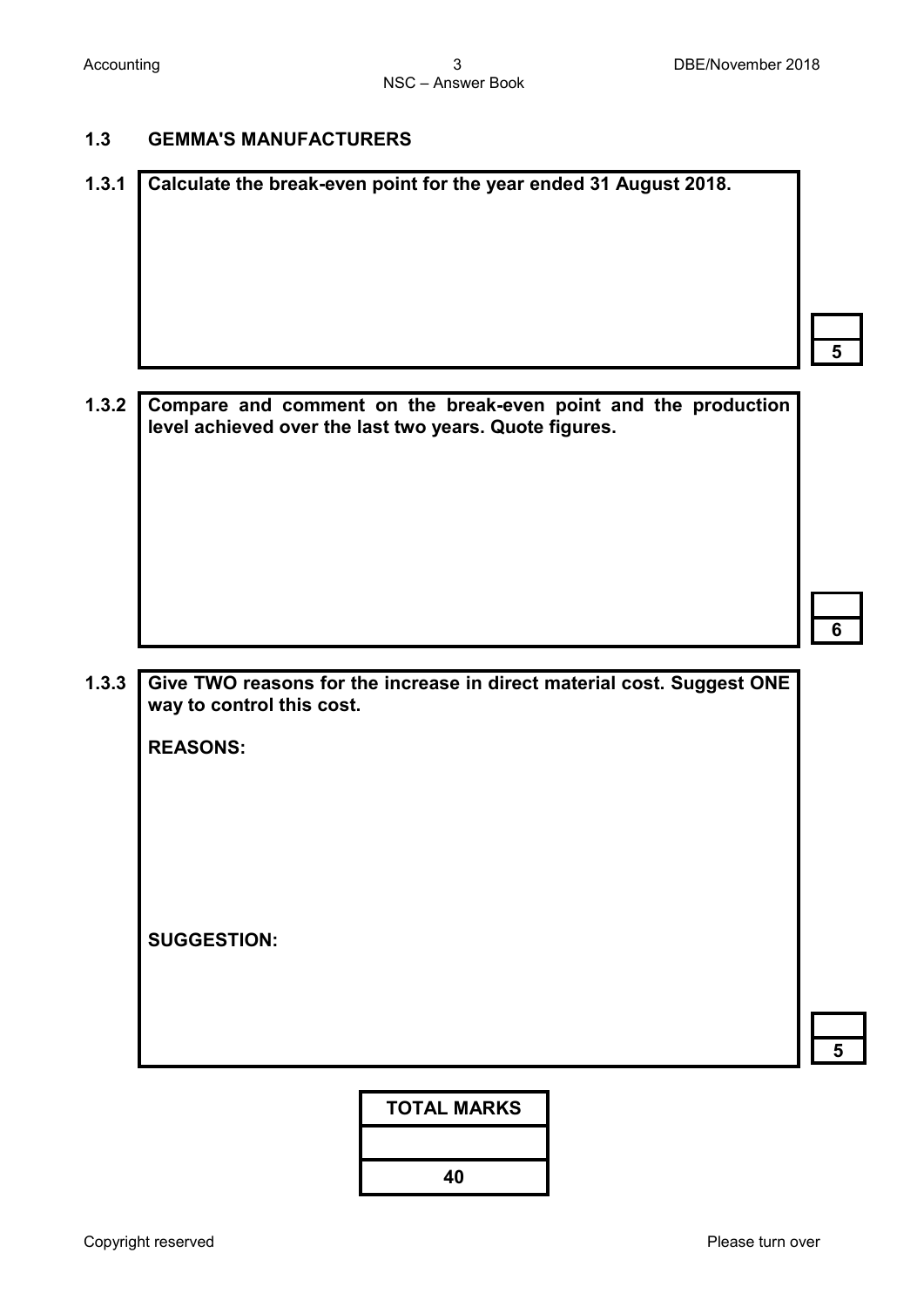- **2.1 VAT**
- 

| 2.1.1 |     | <b>WORKINGS</b> | <b>ANSWER</b> |    |
|-------|-----|-----------------|---------------|----|
|       | (a) |                 |               |    |
|       | (b) |                 |               |    |
|       | (c) |                 |               |    |
|       | (d) |                 |               | 10 |

#### **2.1.2 You are the internal auditor. The sole owner, Samson, used a business cheque to buy a new car for R460 000 including VAT. This car is kept at home for his wife's use. Samson says the vehicle must be recorded as a business asset and R60 000 must be recorded as a VAT input in the business' books.**

**Explain what you would say to Samson. Provide TWO points.**

| Point 1 |  |
|---------|--|
| Point 2 |  |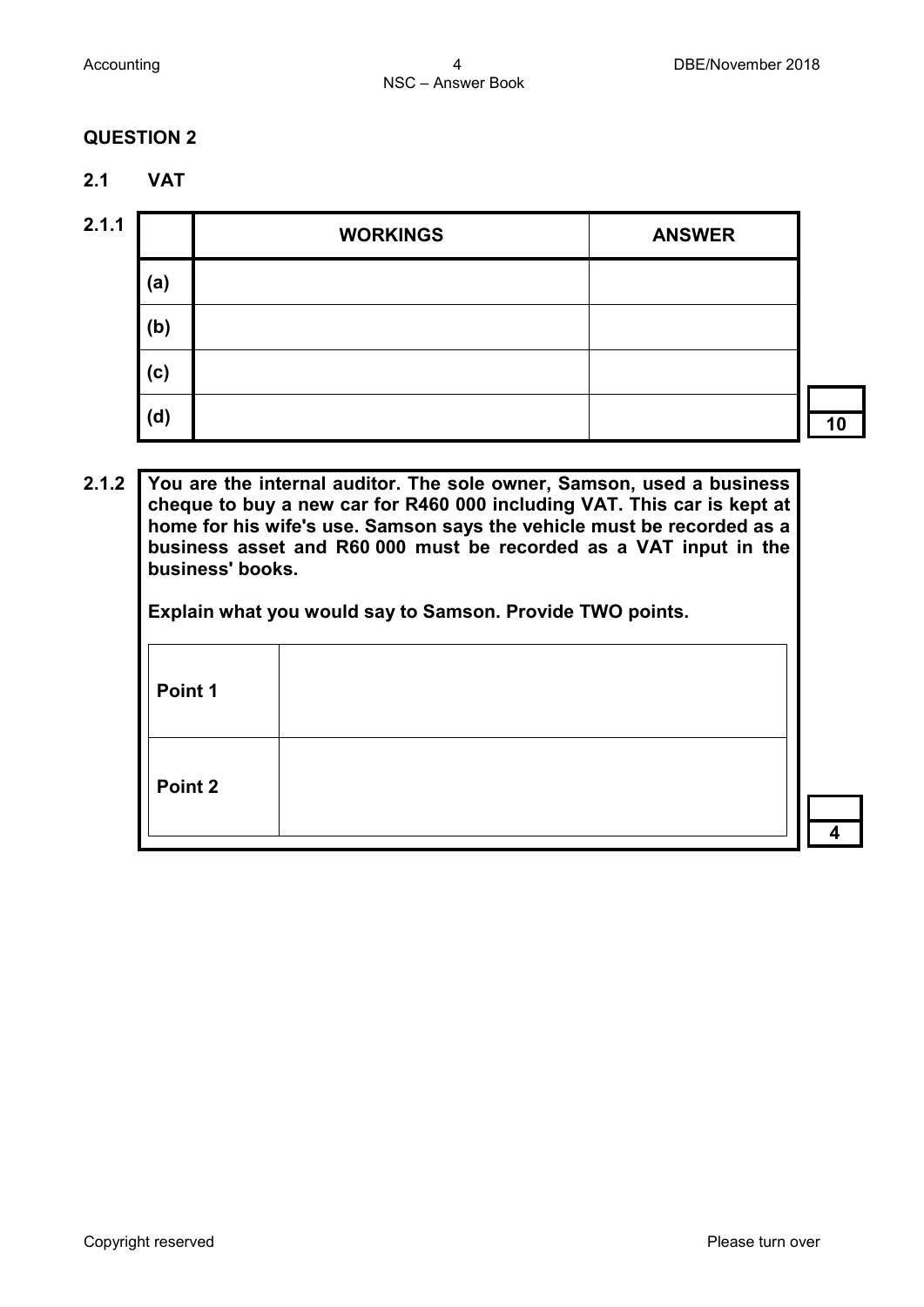### **2.2 CREDITORS' RECONCILIATION**

| 2.2.1 |                | <b>CREDITORS' LEDGER:</b><br><b>ACCOUNT OF MARITI</b><br><b>SUPPLIERS</b> | <b>STATEMENT OF</b><br><b>ACCOUNT</b> |  |
|-------|----------------|---------------------------------------------------------------------------|---------------------------------------|--|
|       | <b>Balance</b> | 147 820                                                                   | 145 060                               |  |
|       | (a)            |                                                                           |                                       |  |
|       | (b)            |                                                                           |                                       |  |
|       | (c)            |                                                                           |                                       |  |
|       | (d)            |                                                                           |                                       |  |
|       | (e)            |                                                                           |                                       |  |
|       | (f)            |                                                                           |                                       |  |
|       |                |                                                                           |                                       |  |

**2.2.2 The internal auditor insists that direct payments (EFTs) must be used to pay suppliers.** 

**Explain ONE reason to support his decision.**

**Explain ONE internal procedure to ensure control over this system.**

- **2**
- **2**

**2.2.3 Besides dismissing Vernon, provide ONE suggestion for action to be taken against him.**

**Provide ONE suggestion to prevent this problem in future.**

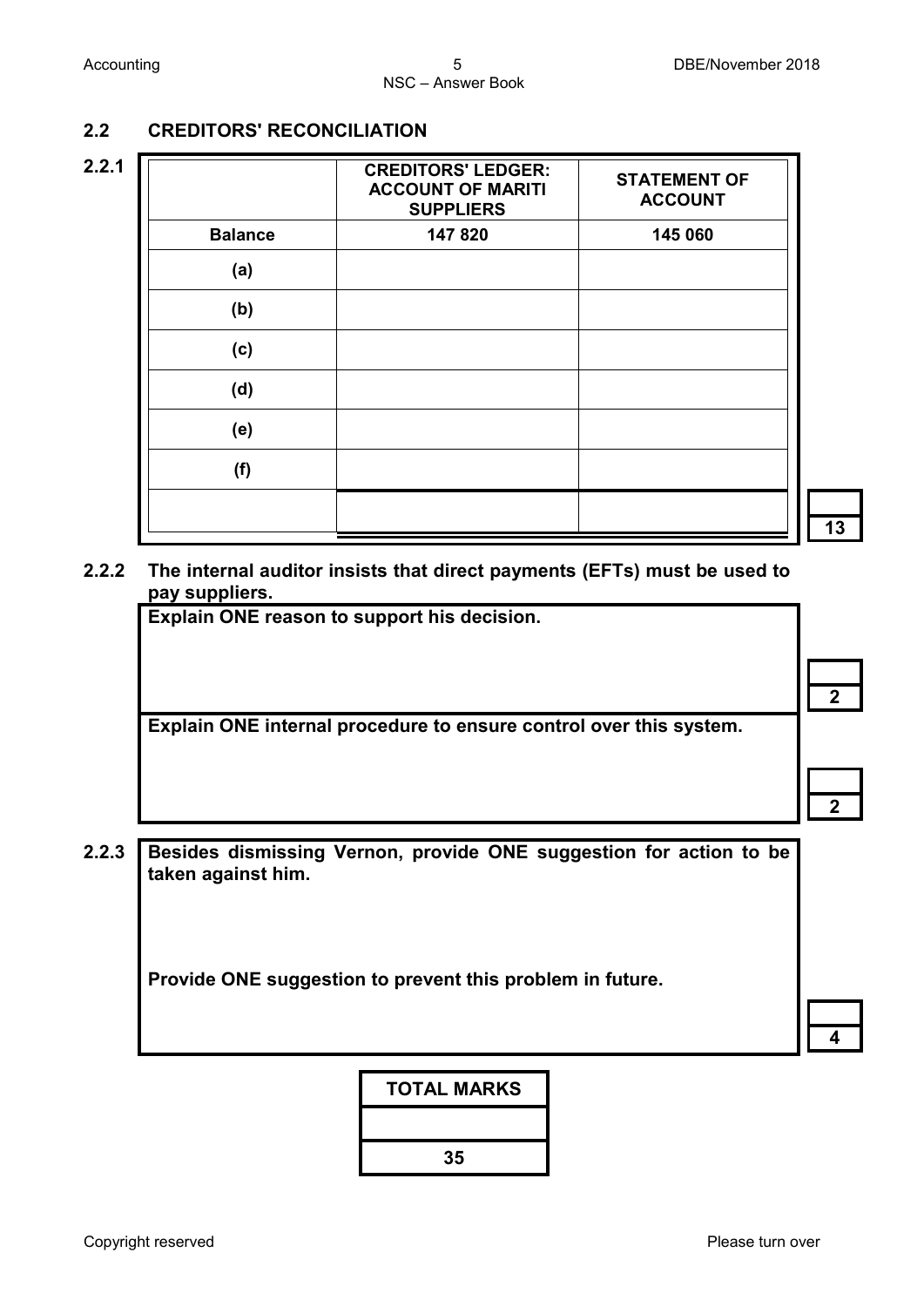**3.1**

| 3.1.1 |  |  |
|-------|--|--|
| 3.1.2 |  |  |
| 3.1.3 |  |  |
| 3.1.4 |  |  |
|       |  |  |

#### **3.2.1 TEMBISO LTD**

#### **INCOME STATEMENT FOR THE YEAR ENDED 28 FEBRUARY 2018**

| <b>Sales</b>                       |           |
|------------------------------------|-----------|
| <b>Cost of sales</b>               | (4856000) |
| <b>Gross profit</b>                |           |
| <b>Other operating income</b>      | 879 440   |
| <b>Gross income</b>                |           |
| <b>Operating expenses</b>          |           |
| <b>Salaries and wages</b>          | 501 200   |
|                                    |           |
|                                    |           |
|                                    |           |
|                                    |           |
|                                    |           |
| <b>Operating profit</b>            |           |
| <b>Interest income</b>             |           |
| Net profit before interest expense |           |
| Interest expense                   |           |
| Net profit before tax              |           |
| Income tax                         |           |
| Net profit after tax               | 959 400   |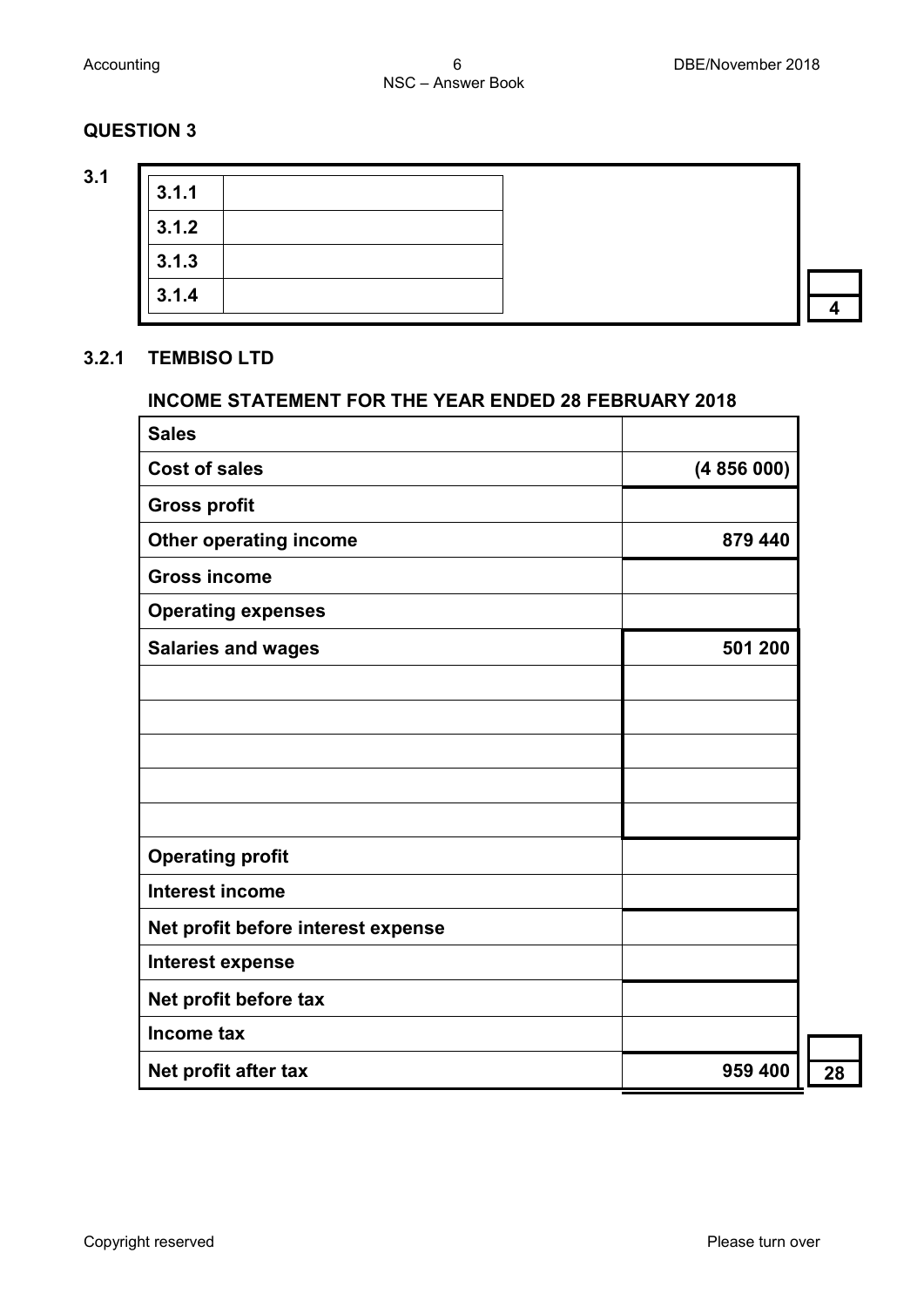2

#### **3.2.2 ORDINARY SHARE CAPITAL**

#### **AUTHORISED SHARE CAPITAL**

**1 600 000 ordinary shares**

#### **ISSUED SHARE CAPITAL**

| 1480 000   Ordinary shares on 28 February 2018 | 8 8 1 6 0 0 0 |  |
|------------------------------------------------|---------------|--|

#### **RETAINED INCOME**

| <b>Balance on 1 March 2017</b><br>376 600 |  |  |
|-------------------------------------------|--|--|
|                                           |  |  |
|                                           |  |  |
| <b>Ordinary share dividends</b>           |  |  |
|                                           |  |  |
|                                           |  |  |
| <b>Balance on 28 February 2018</b>        |  |  |

#### **3.2.3 EQUITY AND LIABILITIES SECTION OF THE BALANCE SHEET**

| <b>SHAREHOLDERS' EQUITY</b>                |               |  |
|--------------------------------------------|---------------|--|
| <b>Ordinary share capital</b>              | 8 8 1 6 0 0 0 |  |
| <b>Retained income</b>                     |               |  |
| <b>NON-CURRENT LIABILITIES</b>             |               |  |
|                                            |               |  |
| <b>CURRENT LIABILITIES</b>                 |               |  |
| Trade and other payables                   |               |  |
|                                            |               |  |
|                                            |               |  |
|                                            |               |  |
| TOTAL SHAREHOLDERS' EQUITY AND LIABILITIES |               |  |

**16**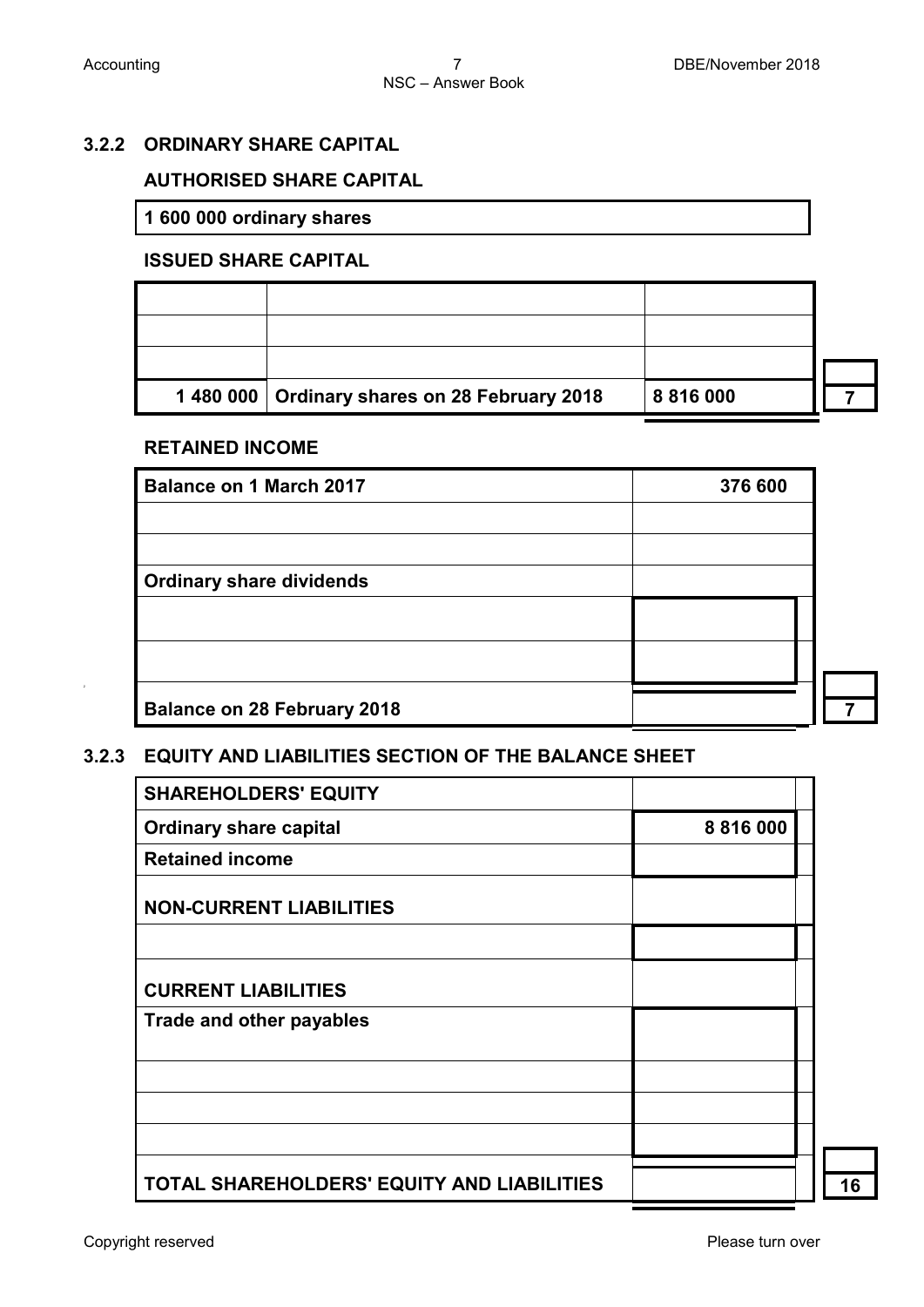### **3.3 AUDIT REPORT**

| 3.3.1   |                                           |                         |
|---------|-------------------------------------------|-------------------------|
| Point 1 | <b>Opinion</b>                            |                         |
|         |                                           | 1                       |
| Point 2 | <b>IFRS and Companies Act</b>             |                         |
|         |                                           | $\overline{2}$          |
|         |                                           |                         |
| Point 3 | Independent                               |                         |
|         |                                           |                         |
|         |                                           | $\overline{2}$          |
| 3.3.2   |                                           |                         |
| Point 4 | TWO examples of ethical responsibilities: |                         |
|         | <b>Example 1:</b>                         |                         |
|         | <b>Example 2:</b>                         |                         |
|         |                                           | 4                       |
| Point 5 | TWO examples of audit evidence:           |                         |
|         | Example 1:                                |                         |
|         | <b>Example 2:</b>                         | $\overline{\mathbf{4}}$ |
|         |                                           |                         |
|         | <b>TOTAL MARKS</b>                        |                         |
|         | 75                                        |                         |
|         |                                           |                         |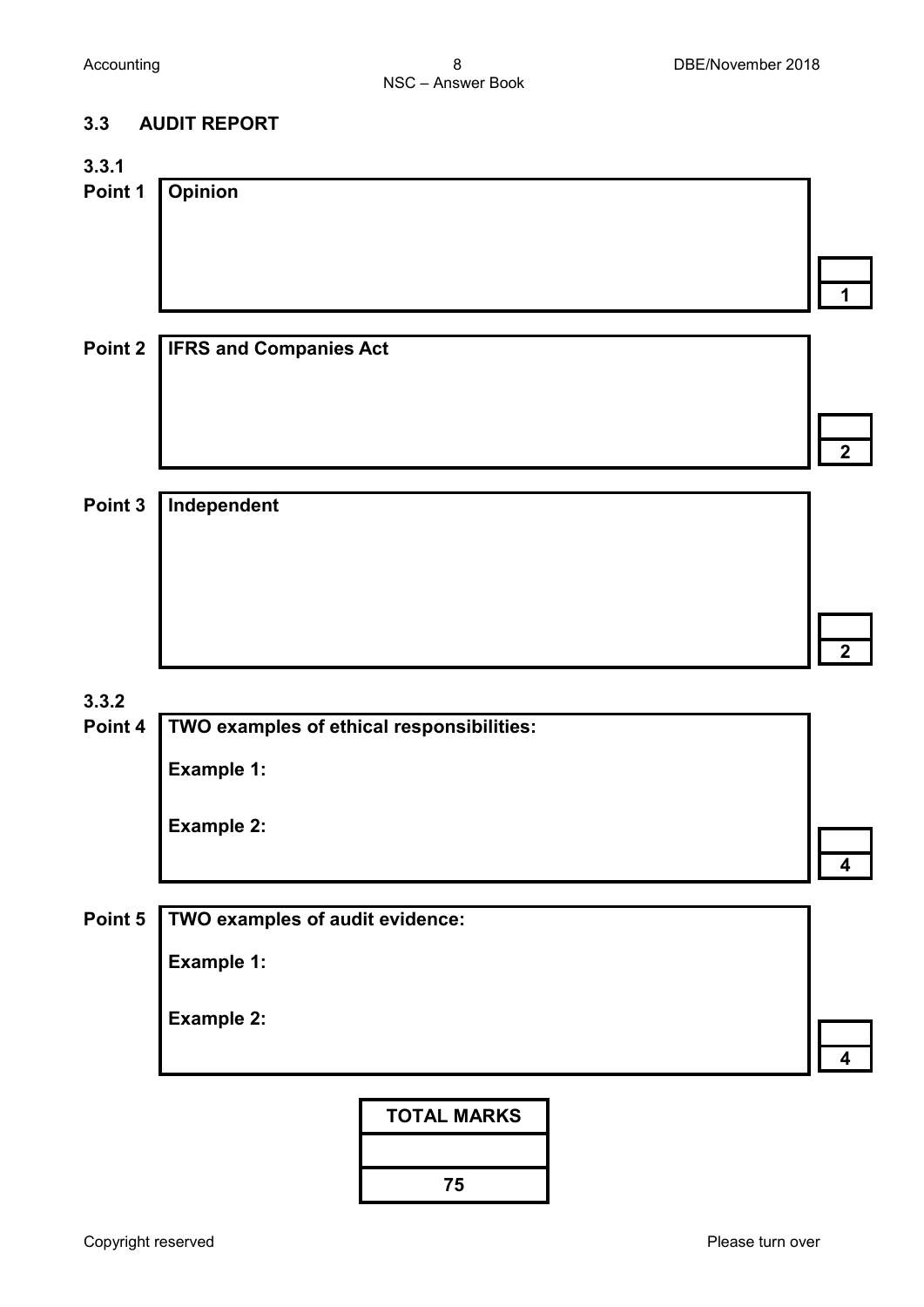# **KEEP THIS PAGE BLANK.**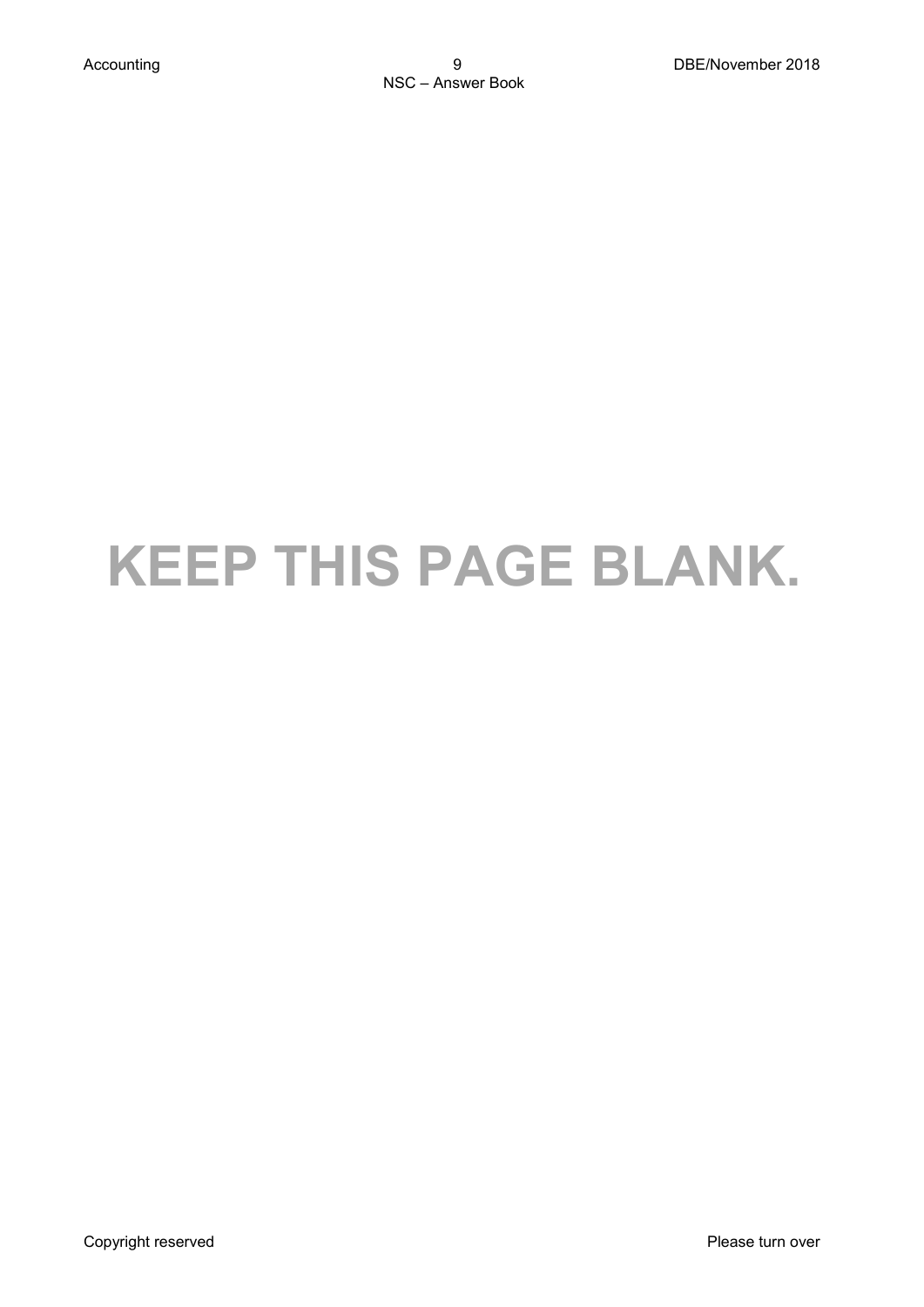#### **4.1 CALCULATION OF FINANCIAL INDICATORS FOR 2018**

#### **4.1.1 Calculate: % operating expenses on sales**

| <b>Workings</b>                             | <b>Answer</b> |
|---------------------------------------------|---------------|
|                                             |               |
| <b>Calculate: Acid-test ratio</b>           |               |
| <b>Workings</b>                             | <b>Answer</b> |
|                                             |               |
| Calculate: % return on shareholders' equity |               |
| <b>Workings</b>                             | <b>Answer</b> |
|                                             |               |
|                                             |               |

#### **4.2 FIGURES FOR 2018 CASH FLOW STATEMENT**

| <b>Workings</b>                                  | <b>Answer</b> |
|--------------------------------------------------|---------------|
|                                                  |               |
|                                                  |               |
| Calculate: Income tax paid                       |               |
| <b>Workings</b>                                  | <b>Answer</b> |
|                                                  |               |
|                                                  |               |
|                                                  |               |
| Calculate: Fixed assets sold (at carrying value) |               |
| <b>Workings</b>                                  | <b>Answer</b> |
|                                                  |               |
|                                                  |               |
|                                                  |               |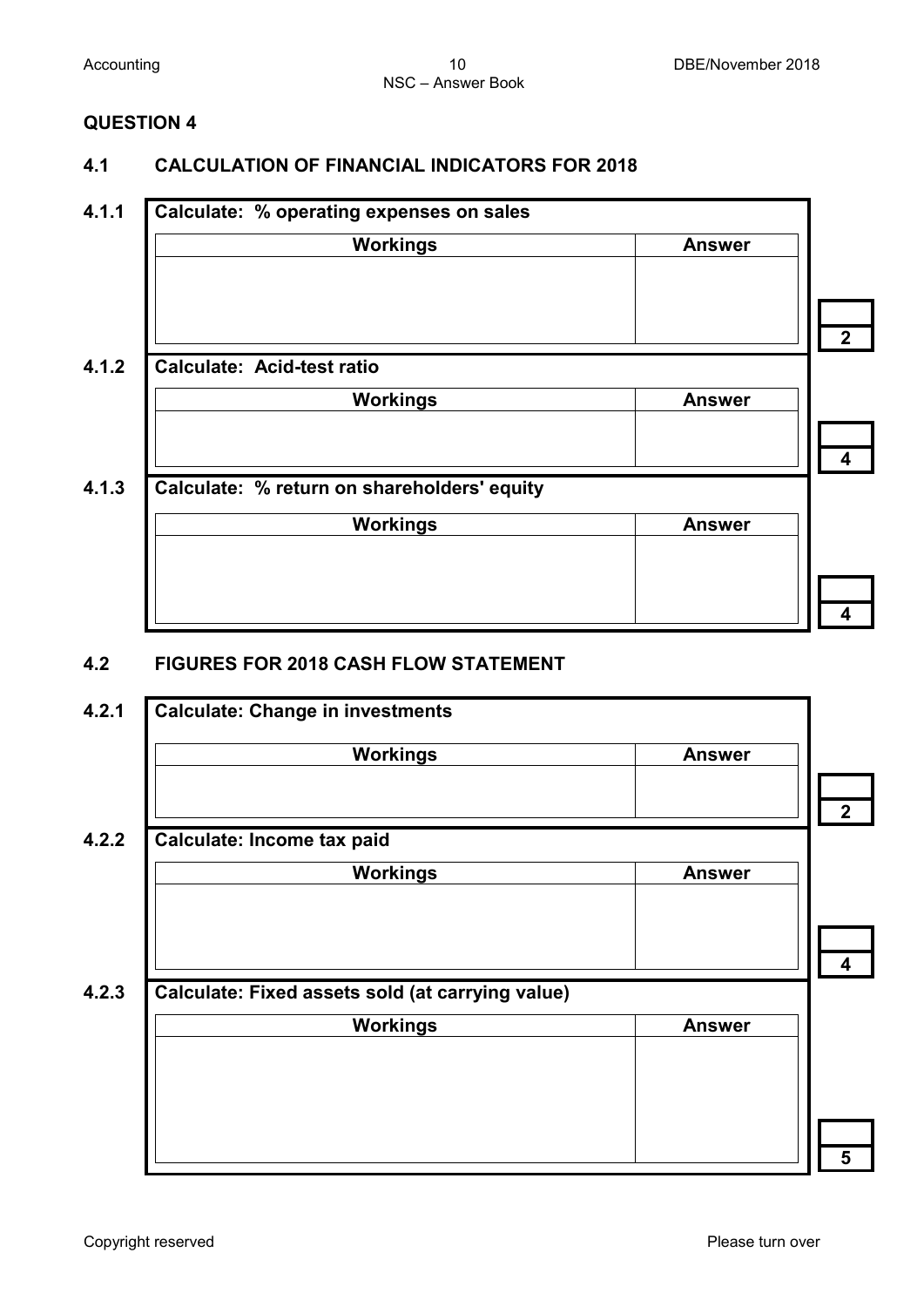#### **4.3 EXPLANATIONS ON CASH FLOW STATEMENT**

| Identify THREE decisions that the directors made to pay for land and<br>buildings.<br><b>Decision 1</b><br>(with figures)<br><b>Decision 2</b><br>(with figures)<br><b>Decision 3</b><br>(with figures)<br>Explain how these decisions affected the capital employed in the 2018<br>financial year. Quote figures.<br>Explain how these decisions affected the financial gearing in the 2018<br>financial year. Quote TWO indicators and their figures.<br>From the Cash Flow Statement identify ONE decision made by the<br>directors in 2017 that they did NOT make in 2018, besides the points<br>mentioned above. Give a possible reason for the decision in 2017.<br>Possible reason<br><b>Decision (with figures)</b> | cash equivalents since 1 July 2016. Quote figures. | Explain why the directors are satisfied with the improvement in cash and |
|-----------------------------------------------------------------------------------------------------------------------------------------------------------------------------------------------------------------------------------------------------------------------------------------------------------------------------------------------------------------------------------------------------------------------------------------------------------------------------------------------------------------------------------------------------------------------------------------------------------------------------------------------------------------------------------------------------------------------------|----------------------------------------------------|--------------------------------------------------------------------------|
|                                                                                                                                                                                                                                                                                                                                                                                                                                                                                                                                                                                                                                                                                                                             |                                                    |                                                                          |
|                                                                                                                                                                                                                                                                                                                                                                                                                                                                                                                                                                                                                                                                                                                             |                                                    |                                                                          |
|                                                                                                                                                                                                                                                                                                                                                                                                                                                                                                                                                                                                                                                                                                                             |                                                    |                                                                          |
|                                                                                                                                                                                                                                                                                                                                                                                                                                                                                                                                                                                                                                                                                                                             |                                                    |                                                                          |
|                                                                                                                                                                                                                                                                                                                                                                                                                                                                                                                                                                                                                                                                                                                             |                                                    |                                                                          |
|                                                                                                                                                                                                                                                                                                                                                                                                                                                                                                                                                                                                                                                                                                                             |                                                    |                                                                          |
|                                                                                                                                                                                                                                                                                                                                                                                                                                                                                                                                                                                                                                                                                                                             |                                                    |                                                                          |
|                                                                                                                                                                                                                                                                                                                                                                                                                                                                                                                                                                                                                                                                                                                             |                                                    |                                                                          |
|                                                                                                                                                                                                                                                                                                                                                                                                                                                                                                                                                                                                                                                                                                                             |                                                    |                                                                          |
|                                                                                                                                                                                                                                                                                                                                                                                                                                                                                                                                                                                                                                                                                                                             |                                                    |                                                                          |
|                                                                                                                                                                                                                                                                                                                                                                                                                                                                                                                                                                                                                                                                                                                             |                                                    |                                                                          |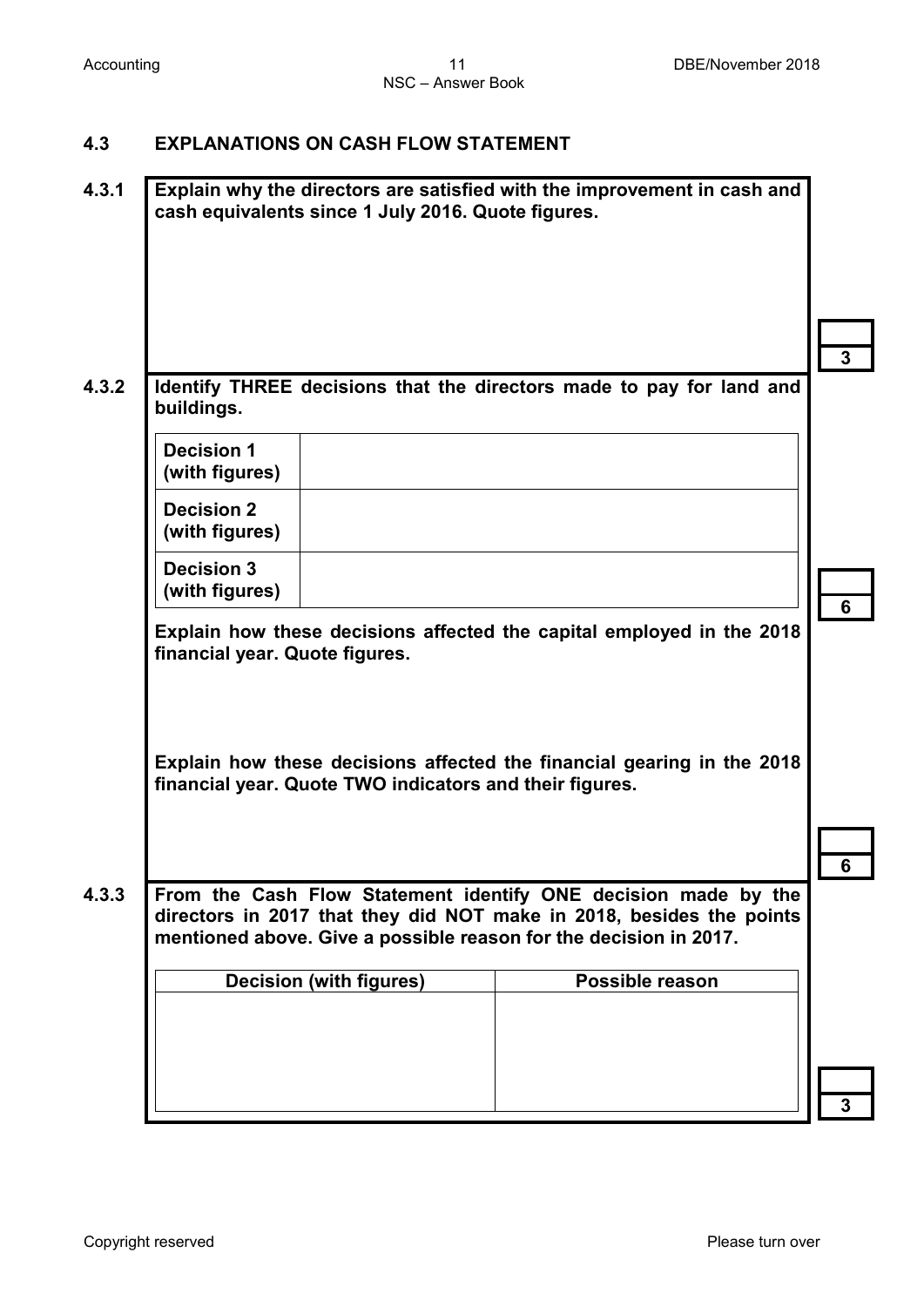#### **4.4 DIVIDENDS, RETURNS AND SHAREHOLDING**

#### **4.4.1 Calculate: Total interim dividends paid for the 2018 financial year**

| <b>Workings</b>                                                                 | <b>Answer</b> |
|---------------------------------------------------------------------------------|---------------|
|                                                                                 |               |
|                                                                                 |               |
|                                                                                 |               |
|                                                                                 |               |
| Calculate: Interim dividends per share for the 2018 financial year              |               |
| <b>Workings</b>                                                                 | <b>Answer</b> |
|                                                                                 |               |
|                                                                                 |               |
|                                                                                 |               |
|                                                                                 |               |
| Calculate total dividends earned by Dudu Mkhize for the 2018 financial<br>year. |               |
| <b>Workings</b>                                                                 | <b>Answer</b> |
|                                                                                 |               |
|                                                                                 |               |
|                                                                                 |               |
|                                                                                 |               |
|                                                                                 |               |

#### **4.4.3 Calculate the minimum number of additional shares that Dudu should have bought.**

| <b>Workings</b> | <b>Answer</b> |
|-----------------|---------------|
|                 |               |
|                 |               |
|                 |               |
|                 |               |
|                 |               |
|                 |               |
|                 |               |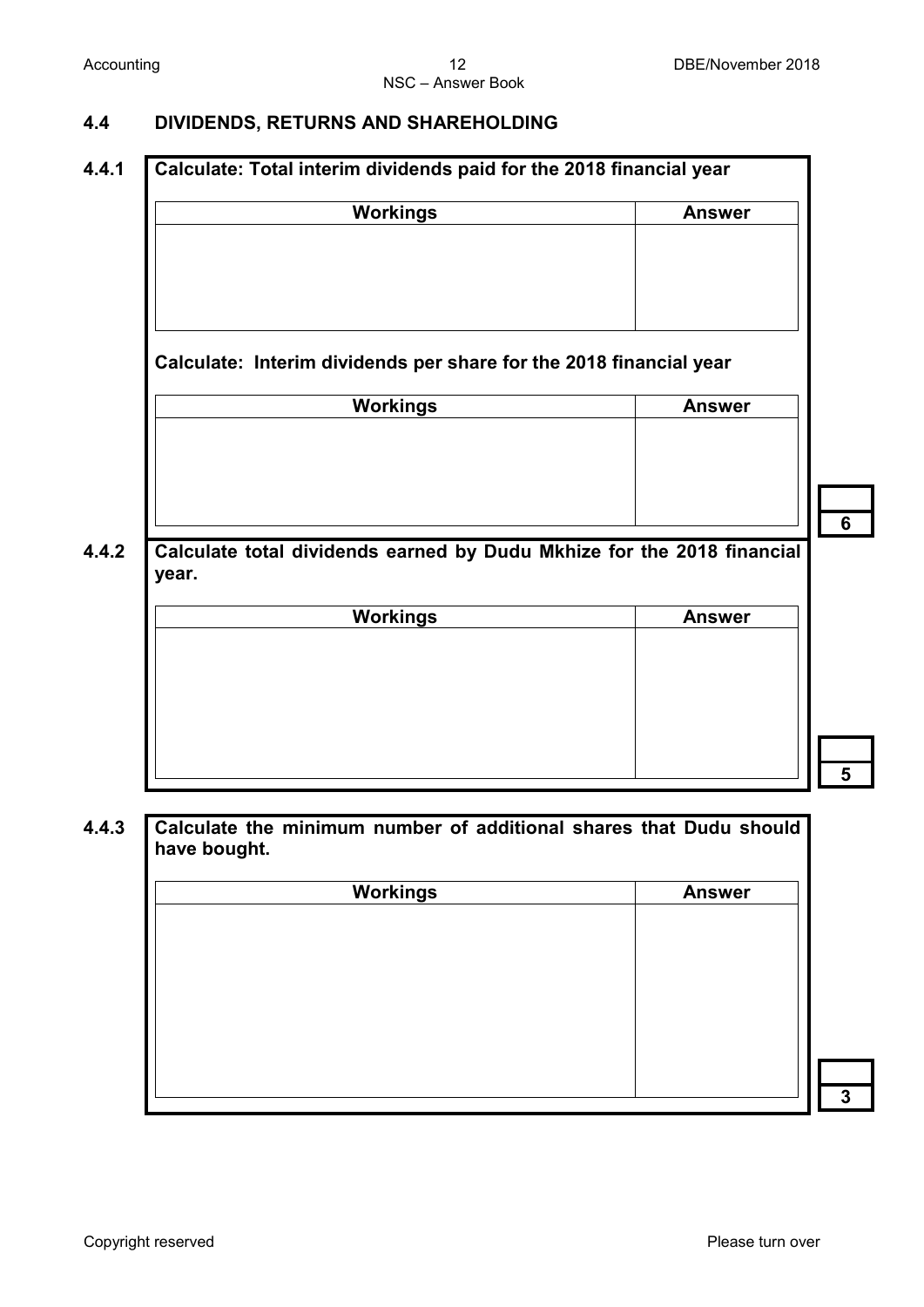| 4.5.1 Explain why it was necessary to purchase properties in other provinces<br>Instead of in KZN. |
|----------------------------------------------------------------------------------------------------|
|                                                                                                    |

**Explain whether the decision to purchase these properties had the desired effect on sales. Quote figures.**

**Explain another strategy they used to solve the problem of low sales. Quote figures.**

| 3 |  |
|---|--|

**3**

**3**

**2**

#### **4.5.2 Give advice on what Ben Palo should say about the following topics:**

**Advice on what to say on earnings per share: 3 Advice on what to say on % return earned: 3 Advice on what to say on share price on the JSE:**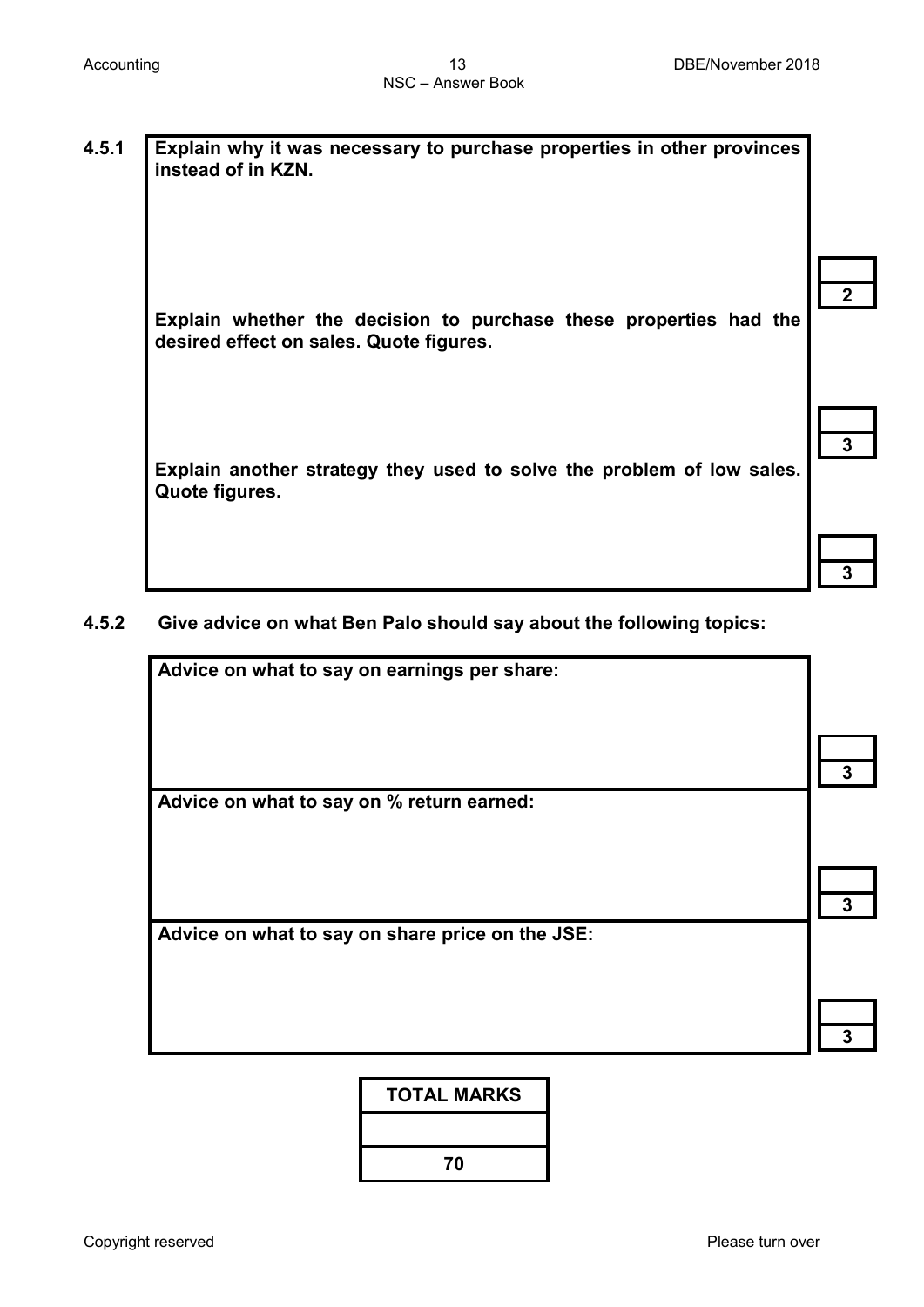**5.1 5.1.1**

| 5.1.1 |  |
|-------|--|
| 5.1.2 |  |
| 5.1.3 |  |
| 5.1.4 |  |

**5**

**5**

**4**

#### **5.2 PACKER'S SUITCASE SHOP**

| 5.2.1 Calculate the value of the closing stock on 30 June 2018 using the first- |
|---------------------------------------------------------------------------------|
| in-first-out method.                                                            |

| Workings | <b>Answer</b> |
|----------|---------------|
|          |               |
|          |               |
|          |               |
|          |               |
|          |               |
|          |               |

#### **5.2.2 Charles suspects that suitcases have been stolen. Provide a calculation to support his concern.**

| <b>Workings</b> | <b>Answer</b> |
|-----------------|---------------|
|                 |               |
|                 |               |
|                 |               |
|                 |               |
|                 |               |

#### **5.2.3 Charles is concerned about the volume of stock on hand.**

**Calculate for how long his closing stock is expected to last.**

| <b>Workings</b>                                      | <b>Answer</b> |   |
|------------------------------------------------------|---------------|---|
|                                                      |               |   |
| ONE problem with keeping too much stock on hand:     |               | 6 |
| ONE problem with keeping insufficient stock on hand: |               |   |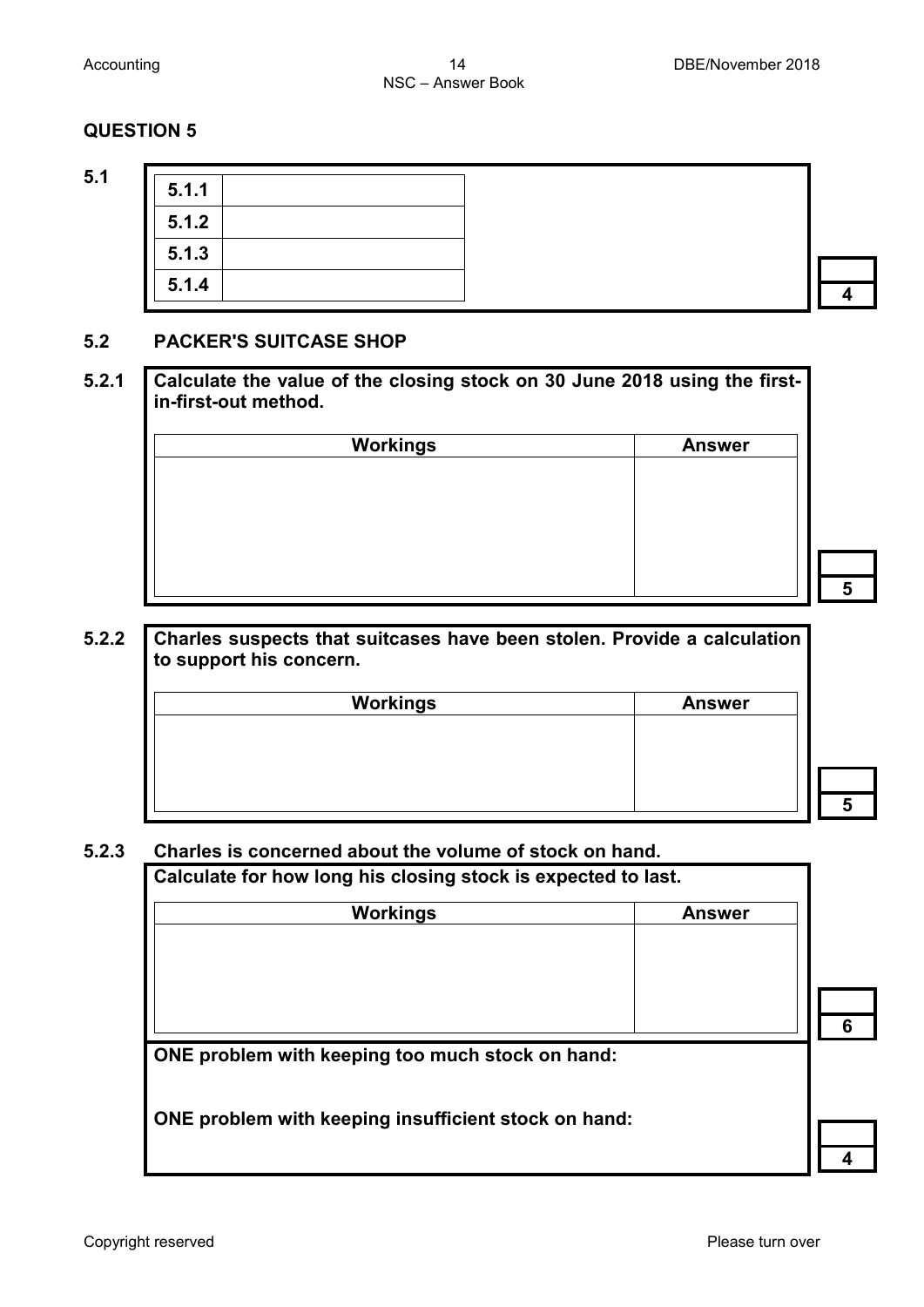#### **5.3 MINDEW LIMITED**

# **5.3.1 WORKINGS ANSWER (i) (ii) (iii) (iv) (v)**

**5.3.2 Explain how the internal auditor should check that movable fixed assets were not stolen.**

**17**

**5.3.3 As an independent auditor, what advice would you give? Provide ONE point.** 

**TOTAL MARKS**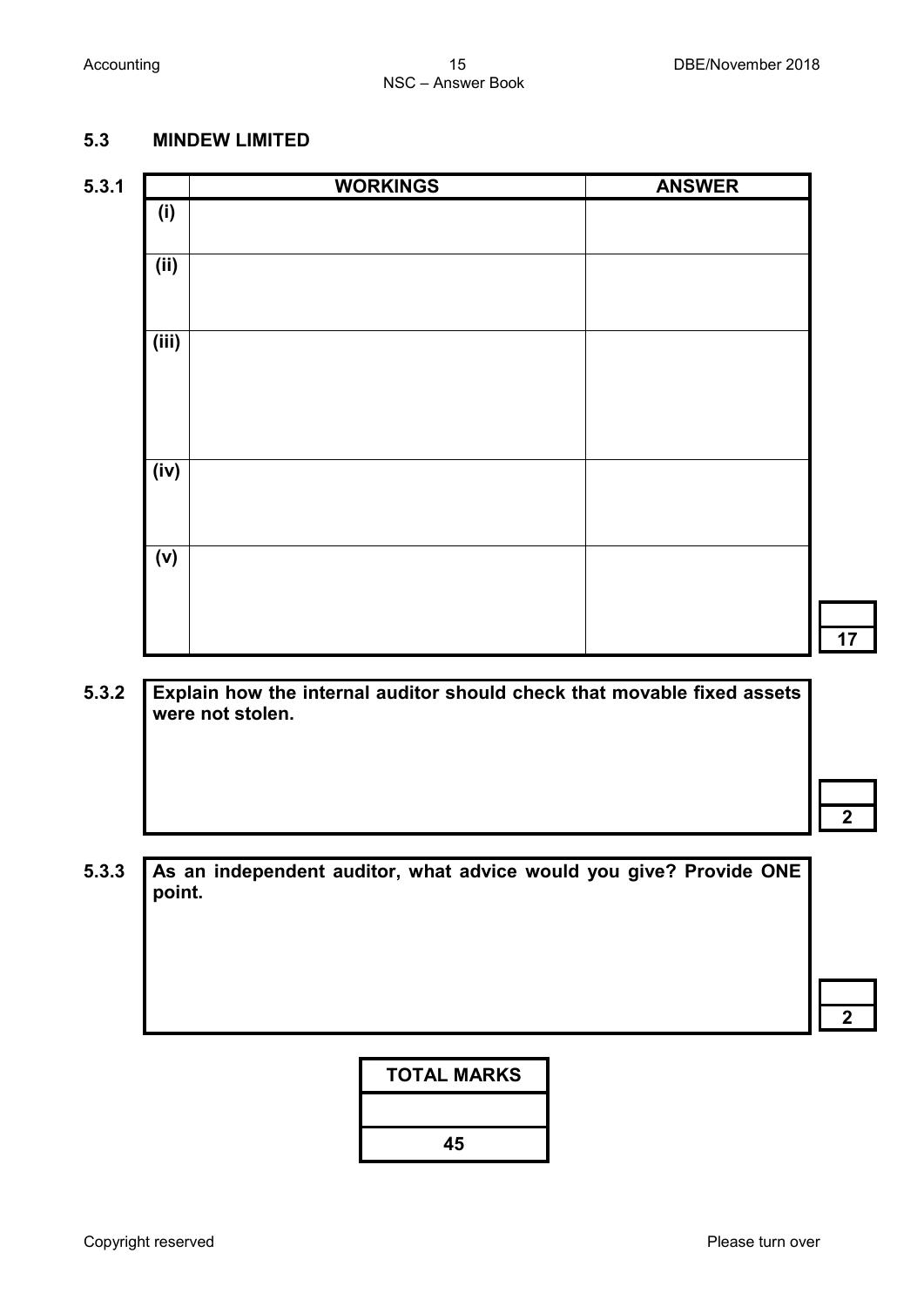#### **6.1 Debtors' Collection Schedule for October 2018**

| <b>MONTHS</b>    | <b>CREDIT</b><br><b>SALES</b> | <b>SEP. 2018</b> | <b>OCT. 2018</b> |
|------------------|-------------------------------|------------------|------------------|
| July             | 369 600                       | 81 312           |                  |
| <b>August</b>    | 384 400                       | 211 420          |                  |
| <b>September</b> | 403 200                       | 76 608           |                  |
| <b>October</b>   | 420 000                       |                  |                  |
|                  |                               | 369 340          |                  |

#### **6.2 Calculate:**

| (i) Cash sales for September           |               |
|----------------------------------------|---------------|
| <b>Workings</b>                        | <b>Answer</b> |
|                                        |               |
|                                        |               |
| (ii) Rent income for October           |               |
| <b>Workings</b>                        | <b>Answer</b> |
|                                        |               |
|                                        |               |
| (iii) Payments to creditors in October |               |
|                                        |               |

| <b>Workings</b> | <b>Answer</b> |
|-----------------|---------------|
|                 |               |
|                 |               |
|                 |               |
|                 |               |

**9**

**7**

### **6.3 Calculate the % increase in salaries of sales assistants for October 2018.**

| Workings                                                                        |  | <b>Answer</b> |  |  |
|---------------------------------------------------------------------------------|--|---------------|--|--|
| Explain whether the sales assistants should be satisfied with this<br>increase. |  |               |  |  |

**2**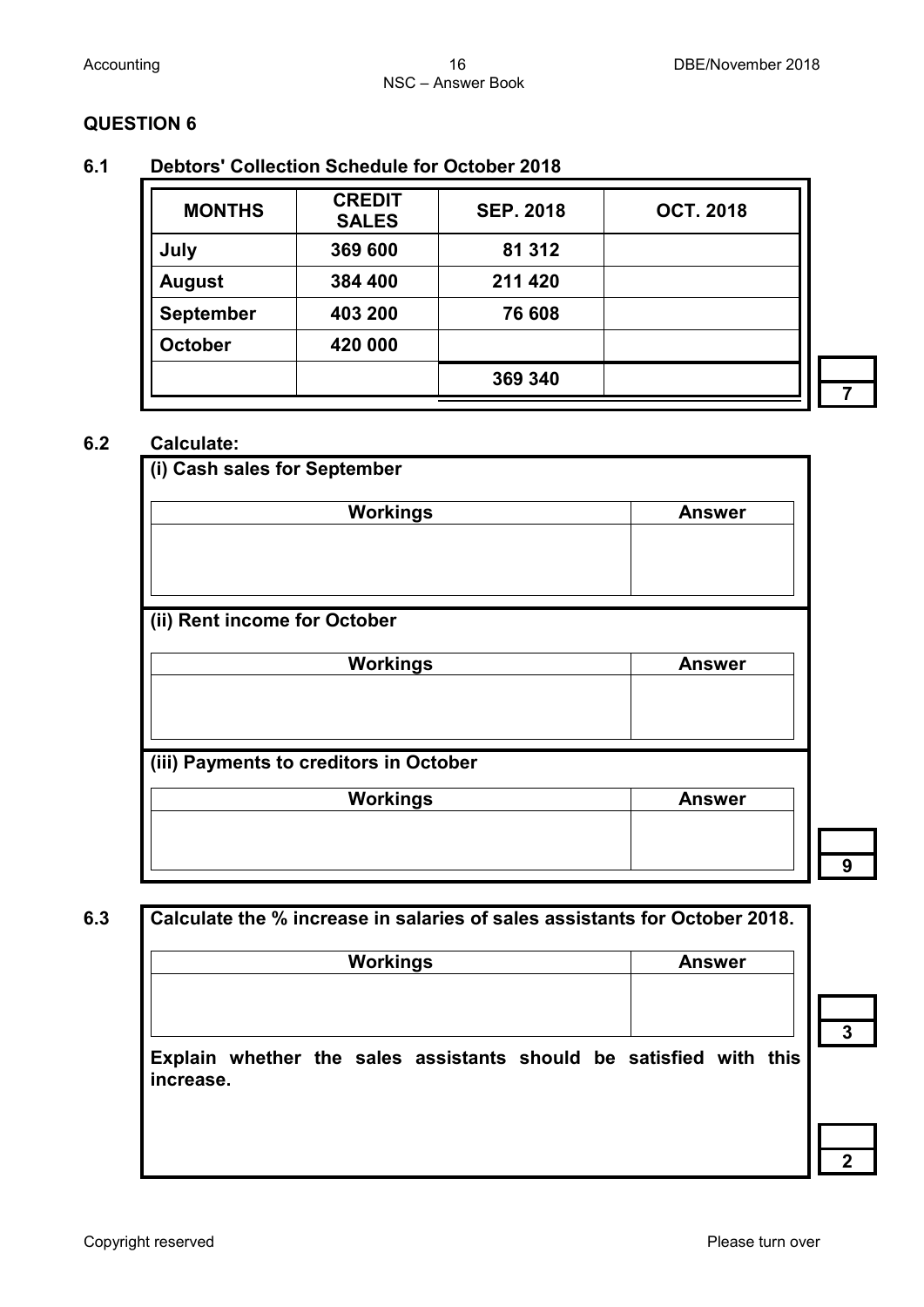**4**

**6**

#### **6.4 Refer to Information E.**

**6.4.1 Explain the effect of the new competitor on any TWO items in the budget for September. Provide figures.**

#### **6.4.2 Identify TWO changes Donald implemented in October in response to the new competitor. Quote figures. Give ONE reason for EACH change.**

| Item (with figures) | Possible reason |
|---------------------|-----------------|
|                     |                 |
|                     |                 |
|                     |                 |
|                     |                 |
|                     |                 |
|                     |                 |
|                     |                 |

**6.4.3 Explain why Donald feels that his decisions were successful. Provide TWO points (with figures).** 

| Point 1 |  |                        |
|---------|--|------------------------|
| Point 2 |  | $\boldsymbol{\Lambda}$ |



**TOTAL: 300**